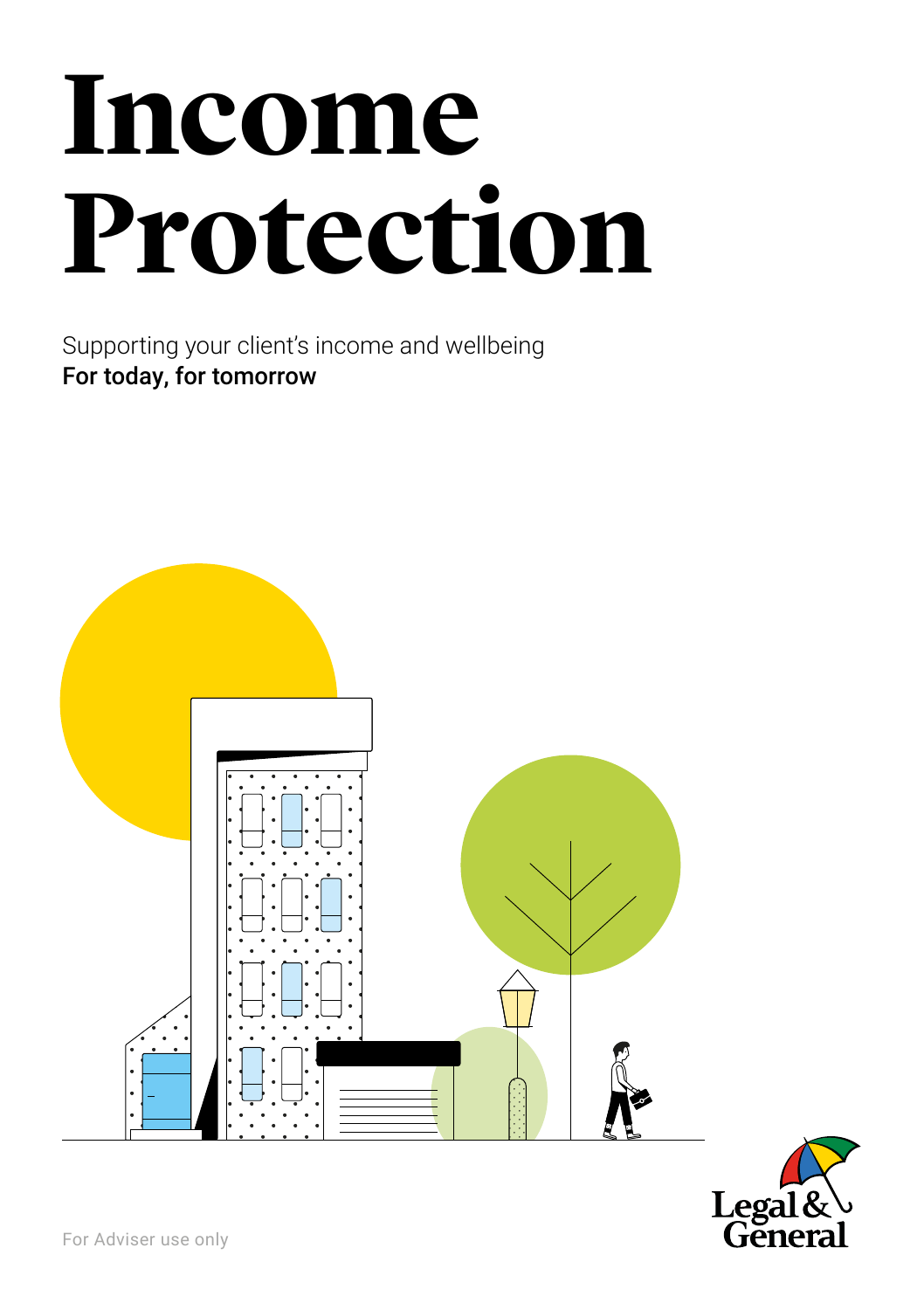## **Helping your clients get back to work**

Our income protection goes further than providing your clients a monthly benefit. It can also help with maintaining good health and wellbeing - helping them get back on their feet.

The cover is designed for those who want to help protect against a loss of income, if unable to work due to incapacity caused by illness or injury, while covered by the plan. Limitations and exclusions apply.

#### Included at no extra cost, support services can help your clients with physical and mental health problems, so they can get back to work quicker.





#### **Rehabilitation Support Services**

Our in-house specialists offer early intervention treatments for physical or mental-health related issues. Automatically included at the point of claim, supporting them throughout their recovery.



#### **Wellbeing Support**

Access to RedArc's dedicated specialist nurses who can help clients with both physical and mental wellbeing, and provide a second medical opinion for serious illnesses. This service is available from the day the policy starts and for your clients and their immediate family.

## **Why clients may think its not important**

#### **"The state will see me through"**

Statutory sick pay is £99.35 per week and only pays out for a maximum of 28 weeks.

#### **"It wont happen to me"**

The average age of our income protection claimant was 40.

#### **"I can rely on my savings?"**

On average, a UK employee has enough savings to last just 24 days if their income stopped.

#### **"The insurer won't pay out"**

We supported 417 customers in 2021.

**"I already have critical illness and life Insurance"** Income protection could fill the gap the other two don't cover.

#### **"It's not right for me"**

We offer a range of cover options to suit your clients' budget and needs.

## **Tailored plans**

Every client is different, that's why we offer two types of plans, for greater flexibility and choice. Your client's can choose from:



#### **Income Protection Benefit**

The premium remains unchanged during the length of the policy unless they make any changes.



Shares many of the same features as our Income Protection Benefit, but the starting premium starts lower, and increases each year with age.

#### **Extra benefits and options that can adapt to your client's needs**

When your clients take out the policy, they can choose one of the following to flex with their life.



**Increasing Income Protection Benefit and Increasing Low Start Income Protection** Helps protect the monthly benefit against inflation.



#### **Low Cost option**

Helps to reduce the cost of the plan, the benefit is paid out for one or two years for each individual claim (depending on what was chosen at outset).

#### **Stepped Benefit**

Provides two deferred periods, and two different monthly benefits, all within one plan. Useful for clients with company sick pay schemes. (Not available with Low Cost option)

#### **2021 Claimant facts**

81%\*

### In 2021 we paid out 81%\* in income protection claims

**Claimant ages** 40 average age 22 youngest claim 69 oldest claim

**3 main causes for claims**

37% Musculoskeletal 12.5% Cancer 9.8% Covid-19

\* New claims admitted in 2021 and those already being paid before Jan 2021 that continued to be paid.

As with all insurance policies, limitations and exclusions apply. For example, these plans do not include unemployment cover therefore will not pay out if your client becomes unemployed. Please refer to the Policy Booklet for more information.

Tax laws may change which could affect the monthly benefit our plans pay out. The monthly benefit may affect your clients claim to some means-tested state benefits. Your clients entitlement to employment related non-means tested state benefits (such as contributory Employment and Support Allowance) shouldn't be affected. However, state benefit rules may change.